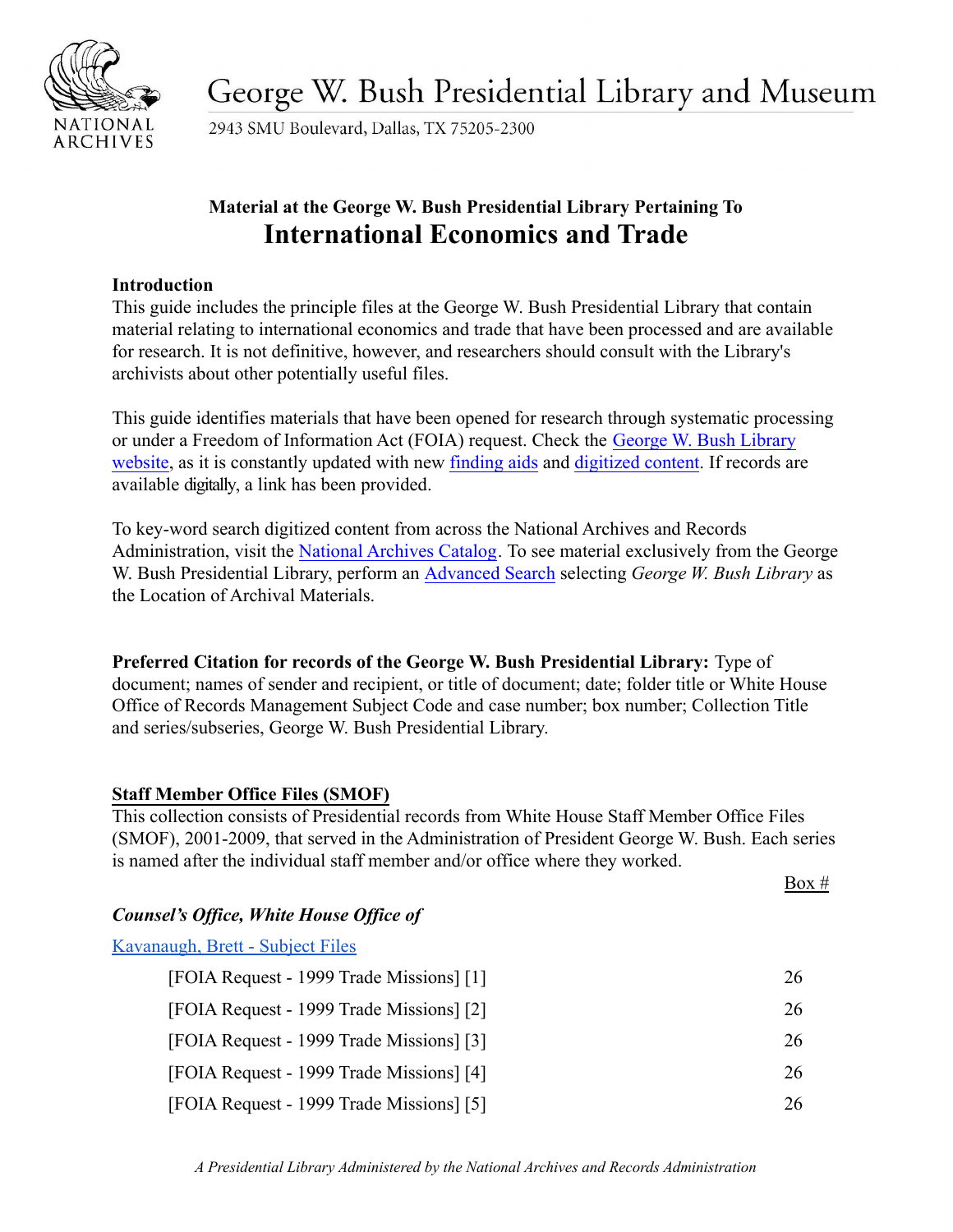| [FOIA Request - 1999 Trade Missions] [6]                                          | 26             |
|-----------------------------------------------------------------------------------|----------------|
| [FOIA Request - 1999 Trade Missions] [7]                                          | 26             |
| [FOIA Request - Softwood Lumber]                                                  | 26             |
| USTR (United States Trade Representative) FOIA (Freedom of Information Act) Cases | 61             |
| <b>Deputy Chief of Staff, White House Office of</b>                               |                |
| Bolten, Joshua (Josh) - Subject Files                                             |                |
| ATPA (Andean Trade Preference Act)                                                | $\overline{2}$ |
| <b>Domestic Policy Council</b>                                                    |                |
| Bridgeland, John - Subject Files                                                  |                |
| INS (Immigration and Naturalization Service): Border Trade Alliance               | 19             |
| TAA (Trade Adjustment Assistance)                                                 | 27             |
| Binder - Trade Promotion Authority [1]                                            | 28             |
| Binder - Trade Promotion Authority [2]                                            | 28             |
| Binder - Trade Promotion Authority [3]                                            | 28             |
| Binder - Trade Promotion Authority [4]                                            | 28             |
| Binder - Trade Promotion Authority [5]                                            | 28             |
| Binder - Trade Promotion Authority [6]                                            | 28             |
| Binder - Trade Promotion Authority [7]                                            | 28             |
| Binder - Trade Promotion Authority [8]                                            | 28             |
| Binder - Trade Promotion Authority [9]                                            | 28             |
| Binder - Trade Promotion Authority [10]                                           | 28             |
| Binder - Trade Promotion Authority [11]                                           | 29             |
| Lefkowitz, Jay - Subject Files                                                    |                |
| NAFTA (North American Free Trade Agreement)                                       | 22             |
| Steel [Pensions]                                                                  | 29             |
| <b>Steel Wire Rope Industry</b>                                                   | 29             |
| TAA (Trade Adjustment Assistance)                                                 | 29             |
| TPA (Trade Practices Act)                                                         | 33             |
| TRIPS (Trade-Related Intellectual Property Rights) [1]                            | 33             |
| TRIPS (Trade-Related Intellectual Property Rights) [2]                            | 33             |
| <b>USTR (United States Trade Representative)</b>                                  | 34             |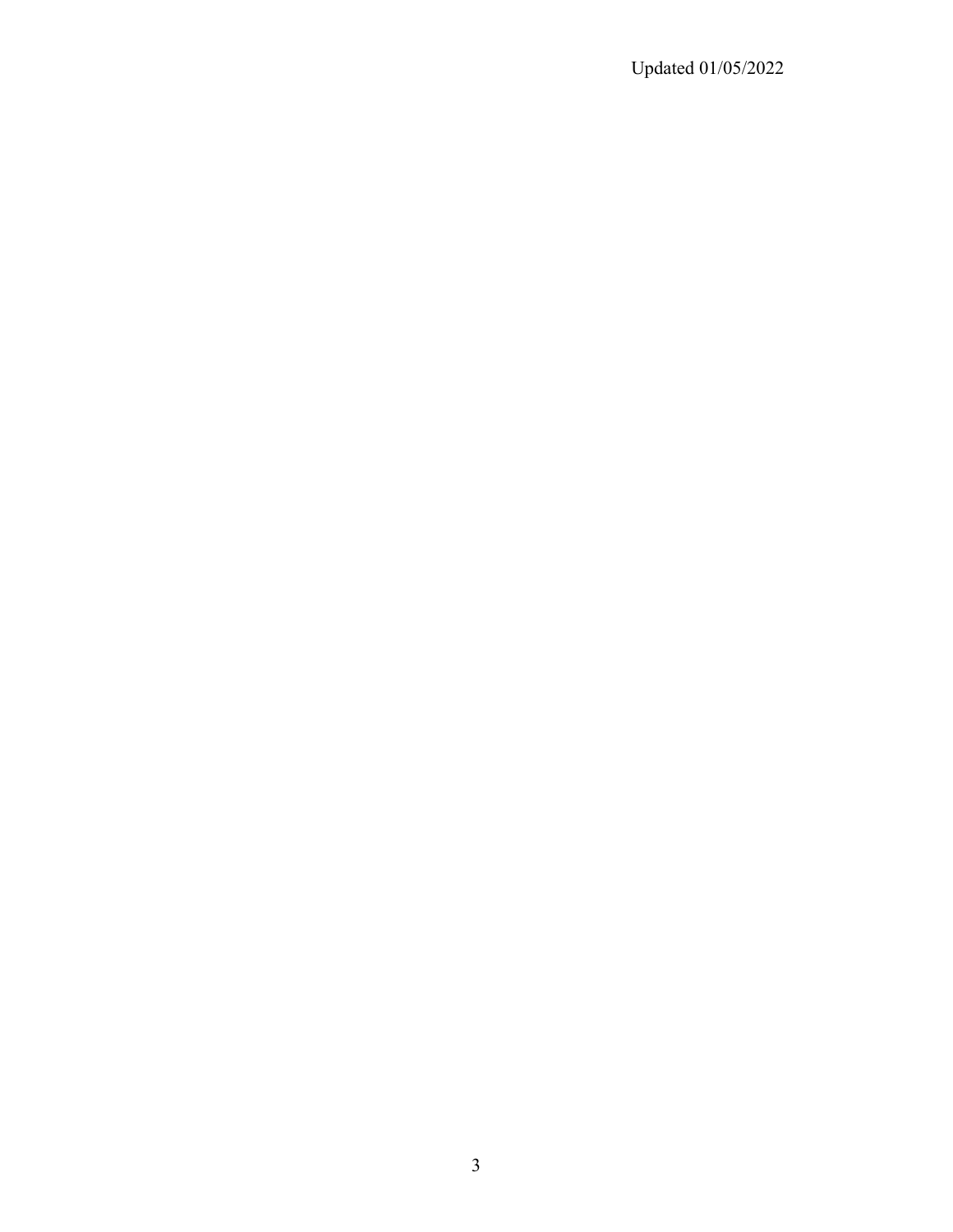# *Staff Secretary, White House Office of*

[Von Der Heydt, Thomas \(Tommy\) - Bush Record Policy Memos](https://www.georgewbushlibrary.gov/research/finding-aids/white-house-staff-member-office-files/staff-secretary-office-thomas-tommy-von-der-heydt-bush-record-policy-memos)

United States Trade Representative: A Timeline (2001 - 2008) 4

### **Materials processed under FOIA**

These records are located in the White House Office of Records Management (ORM) or Staff Member Office Files (SMOF) materials. However, these records were processed as part of a Freedom of Information Act (FOIA) request, as submitted by a researcher.

### *Entire FOIAs related to International Economics and Trade*

### **2014-0302-F**

Staff Member Office Files of Daniel Sullivan and Material related to his Tenure as Acting Senior Director of the National Security Council Directorate of International Economic **Affairs** 

### **[2015-0220-F](https://www.georgewbushlibrary.gov/research/finding-aids/foia-requests/2015-0220-f-council-economic-advisers-cea-textual-records-s-brock-blomberg-catherine-l-downard-r)**

Council of Economic Advisers (CEA) Textual Records of S. Brock Blomberg, Catherine L. Downard, R. Glenn Hubbard, or Randall S. Kroszner related to the United States Millennium Challenge Account, from January 1, 2002, to November 25, 2002

### **2015-0283-F**

Textual records from the office files of Gary Edson related to the Millennium Challenge Account (MCA) from August 1, 2001 to November 25, 2002

## **[2015-0285-F](https://www.georgewbushlibrary.gov/research/finding-aids/foia-requests/2015-0285-f-records-related-millennium-challenge-account-november-25-2001-november-25-2002-within)**

Records Related to the Millennium Challenge Account from November 25, 2001 to November 25, 2002, within the Files of Jendayi Frazer

## **[2015-0286-F](https://www.georgewbushlibrary.gov/research/finding-aids/foia-requests/2015-0286-f-records-related-millennium-challenge-account-november-25-2001-november-25-2002-within)**

Records Related to the Millennium Challenge Account from November 25, 2001 to November 25, 2002, within the Files of Bobby Pittman

### **[2015-0311-F](https://www.georgewbushlibrary.gov/research/finding-aids/foia-requests/2015-0311-f-records-and-correspondence-and-about-heidi-cruz-while-she-worked-office-us-trade)**

Records and Correspondence with and about Heidi Suzanne Cruz or Heidi Suzanne Nelson while she worked at the Office of the U.S. Trade Representative

### **2016-0045-F**

The United Nations International Conference on Financing for Development in Monterrey, Mexico in March 2002

### **2016-0046-F**

Records Regarding the Event at the Inter-American Development Bank on March 14, 2002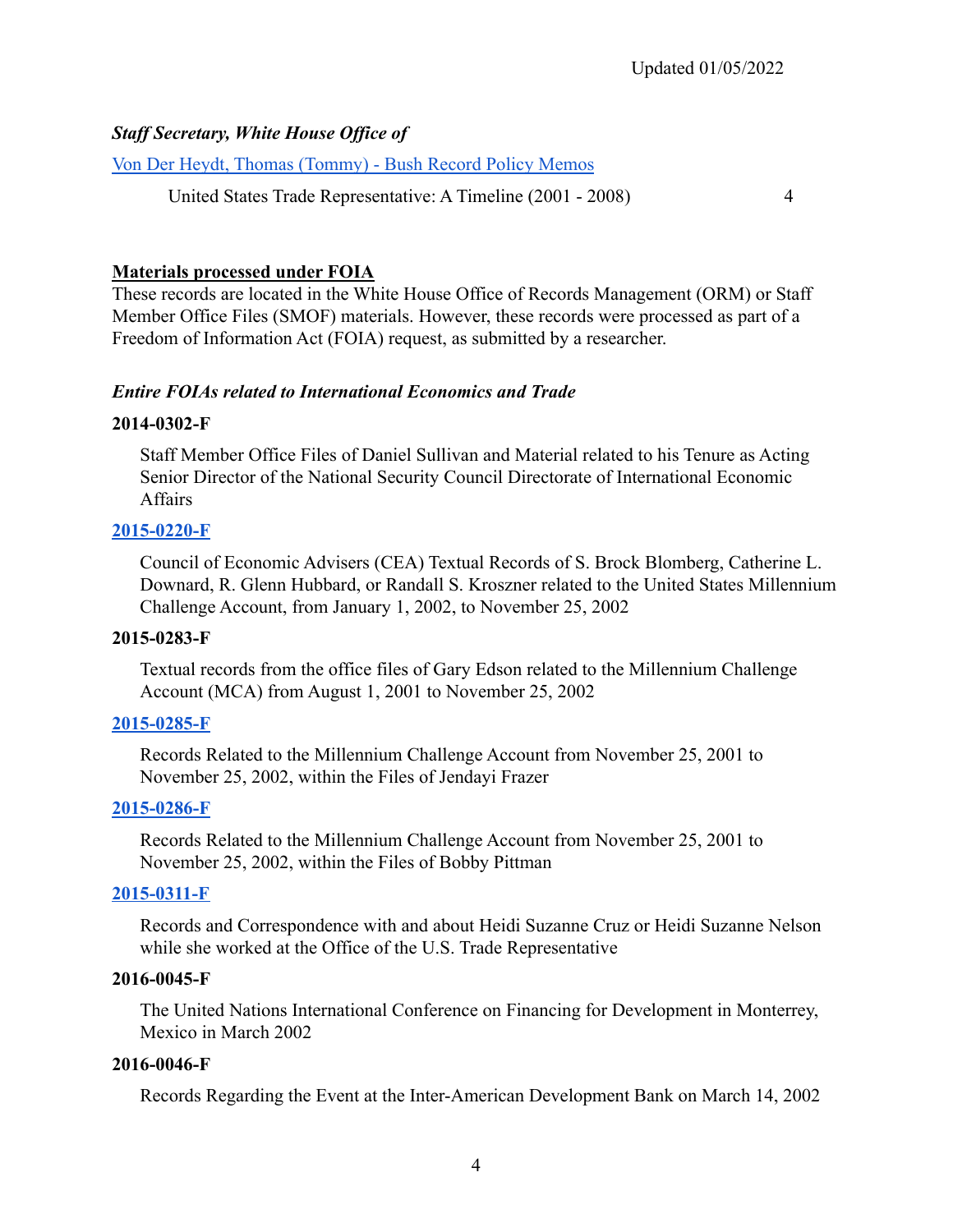# **2016-0281-F**

Records from the Council of Economic Advisers on Panama Trade Policy, Economic Policy, and Diplomatic Relations

# **2016-0283-F**

Unclassified Textual Records from the Council of Economic Advisers that Mention CAFTA (Central America Free Trade Agreement) or FTAA (Free Trade Area of the Americas)

# **2016-0294-F**

Records from the National Economic Council on Nicaragua Trade Policy, Economic Policy, and Diplomatic Relations

# **2016-0295-F**

Records from the National Economic Council on Central America Free Trade Agreement (CAFTA) and the Free Trade Area of the Americas (FTAA)

# **2016-0305-F**

Unclassified textual records from the United States Trade Representative on Panama Trade Policy, Economic Policy, and Diplomatic Relations

# **2016-0306-F**

Unclassified Records from the United States Trade Representative on Nicaragua Trade Policy, Economic Policy, and Diplomatic Relations

# **2016-0307-F**

Unclassified Textual Records from the United States Trade Representative on the Central American Free Trade Agreement (CAFTA) and the Free Trade Area of the Americas (FTAA)

# **2016-0308-F**

Classified Records from the United States Trade Representative on Panama Trade Policy, Economic Policy, and Diplomatic Relations

# **2016-0309-F**

Classified Records from the United States Trade Representative on Nicaragua Trade Policy, Economic Policy, and Diplomatic Relations

# **2016-0310-F**

Classified Records from the United States Trade Representative on the Central America Free Trade Agreement (CAFTA) and the Free Trade Area of the Americas (FTAA)

# **2016-0311-F**

Unclassified Electronic Records from the United States Trade Representative on Panama Trade Policy, Economic Policy, and Diplomatic Relations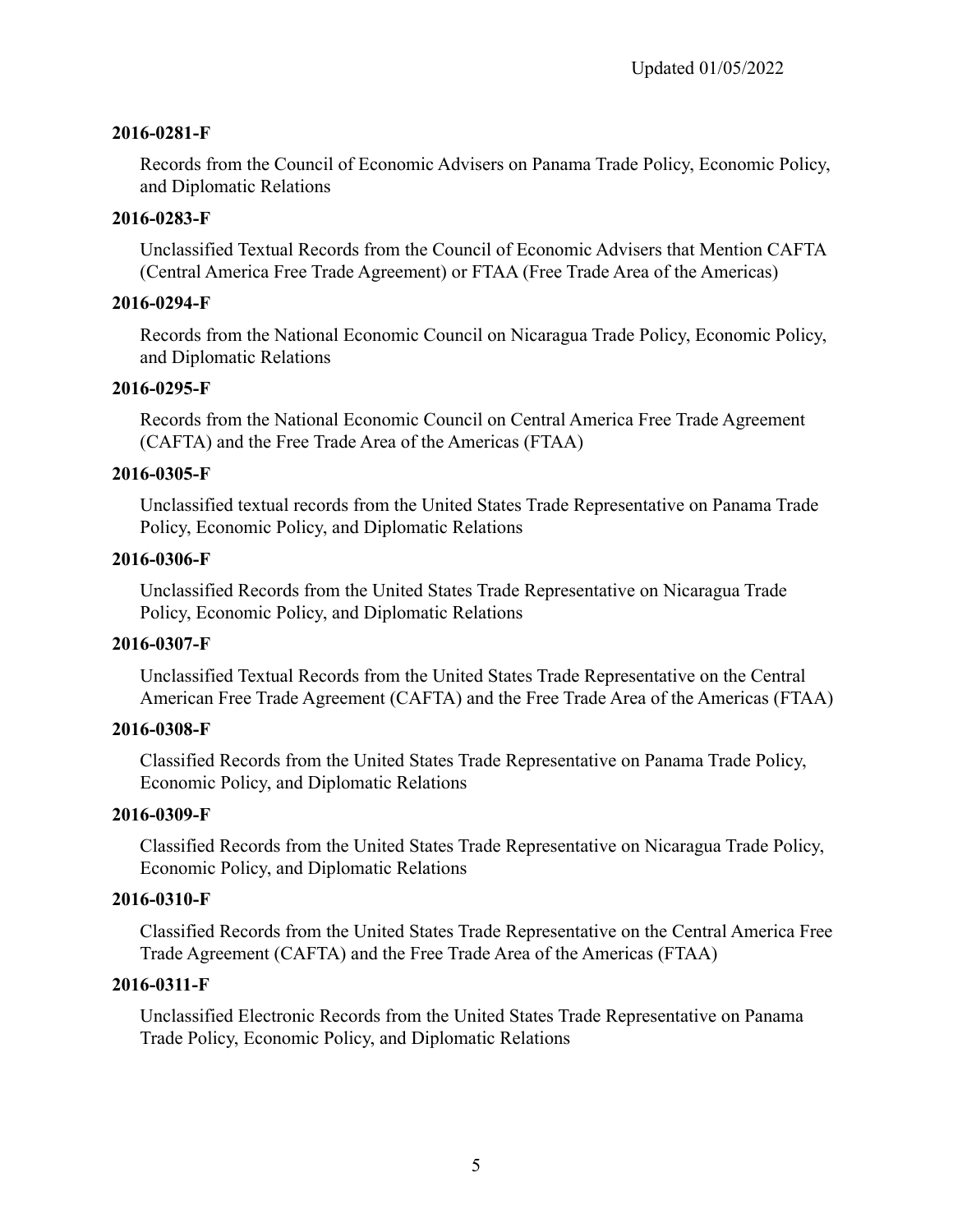### **2016-0312-F**

Unclassified Electronic Records from the United States Trade Representative on Nicaragua Trade Policy, Economic Policy, and Diplomatic Relations

### *Individual Folders Processed under FOIA related to International Trade and Economics*

Note: White House Office of Records Management (ORM) files are excluded from this list due to limitations in search capabilities. Additionally, physical box numbers are not included in this list. Consult the finding aid for each FOIA request to identify what box the folder is located in.

#### **2014-0073-F**

Records Management, White House Office of (ORM)

Subject Files - TA (Trade)

731310

Subject Files - TA004-08 (Metal Products Trade)

733225

Subject Files - TA004-10 (Petroleum (Gas - Oil) Trade)

686068

# **2014-0215-F[1]**

Records Management, White House Office of (ORM)

Subject Files - TA005 (Trade Agreements)

553687

557651

### **2014-0216-F[1]**

Records Management, White House Office of (ORM)

Subject Files - TA005 (Trade Agreements)

725546

727210

#### **2014-0230-F**

Records Management, White House Office of (ORM)

Subject Files - TA003 (Exports)

677824

### **2015-0047-F**

Council of Economic Advisers Bernanke, Ben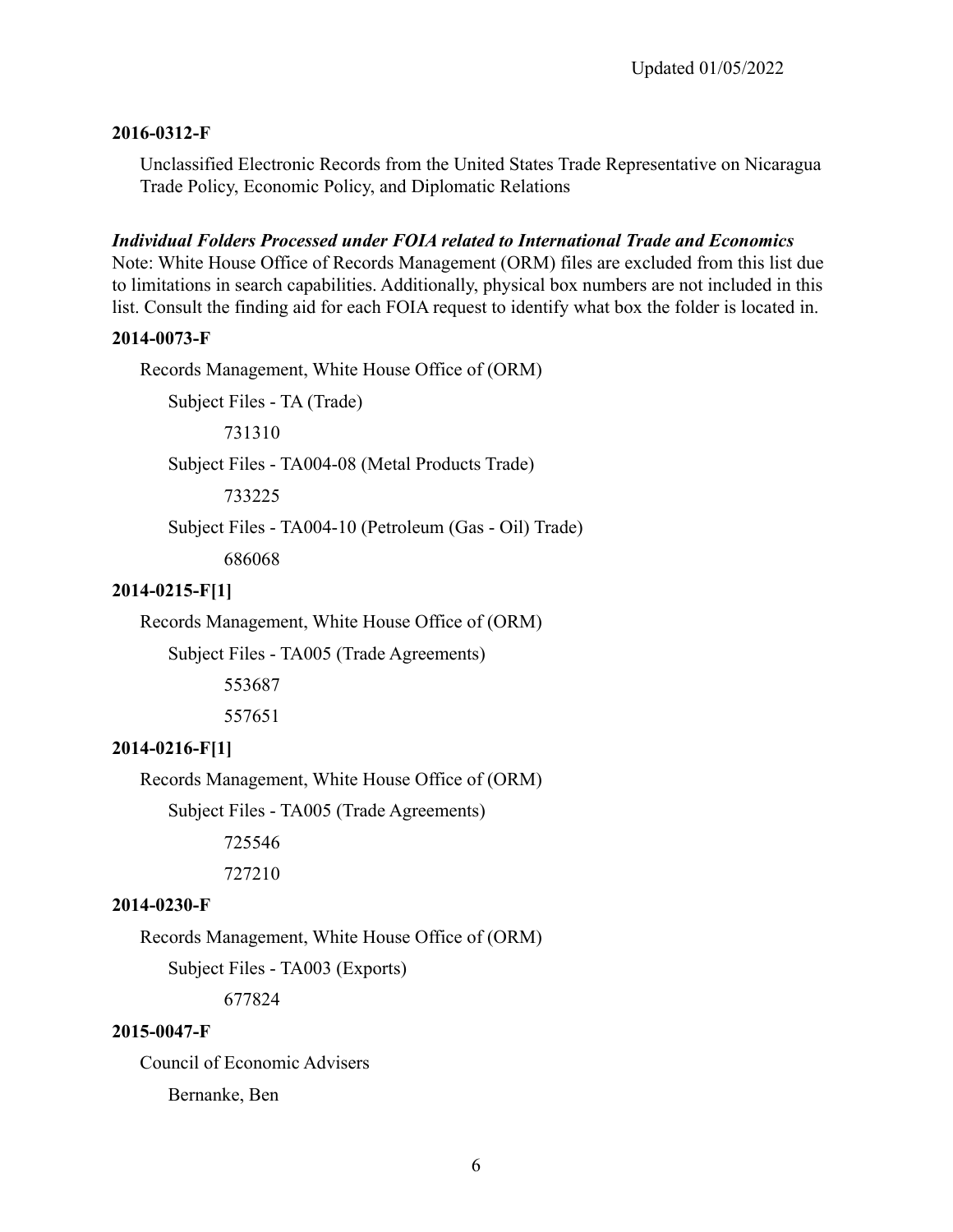$Box #$ 

PC - China, 06/21/2005

PC - China, 07/25/2005

Lazear, Edward (Eddie) - Confidential Files

PC - China, 12/01/2006

PC - [(b)(1)], 08/09/2006

PC - China, 11/05/2007

National Security Council - Executive Secretary, Office of the

PC and DC Meeting Files

DC - China WTO (World Trade Organization) Accession, 09/05/2001

National Security Council - International Economic Affairs

Herrmann, III, John

PC - China, 07/19/2007

PC -  $[(b)(1)]$ , 03/10/2008

### **2015-0193-F**

Presidential Personnel, White House Office of

Bullock, Katja - Candidate Files - Boards and Commissions

George Perdue - Advisory Committee for Trade Policy and Negotiations

## **Bulk Materials**

Materials from these collections were created in bulk quantities for use at White House events, for dissemination to the public or government officials, or for the support of administrative functions. Items often appear in the collection numerous times because they were located in boxes attributed to different offices within the White House.

## *Presidential Correspondence, Office of - Presidential Proclamations*

### [Blue Line Proclamations](https://www.georgewbushlibrary.gov/research/finding-aids/white-house-staff-member-office-files/blue-line-proclamations)

| World Trade Week, 05/20/2001-05/26/2001                                          |  |
|----------------------------------------------------------------------------------|--|
| To Modify the Tariff Quota Applicable to Imports of Steel Wire Rod, 11/23/2001 2 |  |
| World Trade Week, 05/19/2002-05/25/2002                                          |  |
| World Trade Week, 05/18/2003-05/24/2003                                          |  |
| World Trade Week, 05/16/2004 - 05/22/2004<br>↖                                   |  |
| TI LOLIN'I CIN'IN 11' OL 14'                                                     |  |

To Implement Certain Provisions of the Dominican Republic-Central America-United States Free Trade Agreement with Respect to El Salvador, 03/24/2006 8